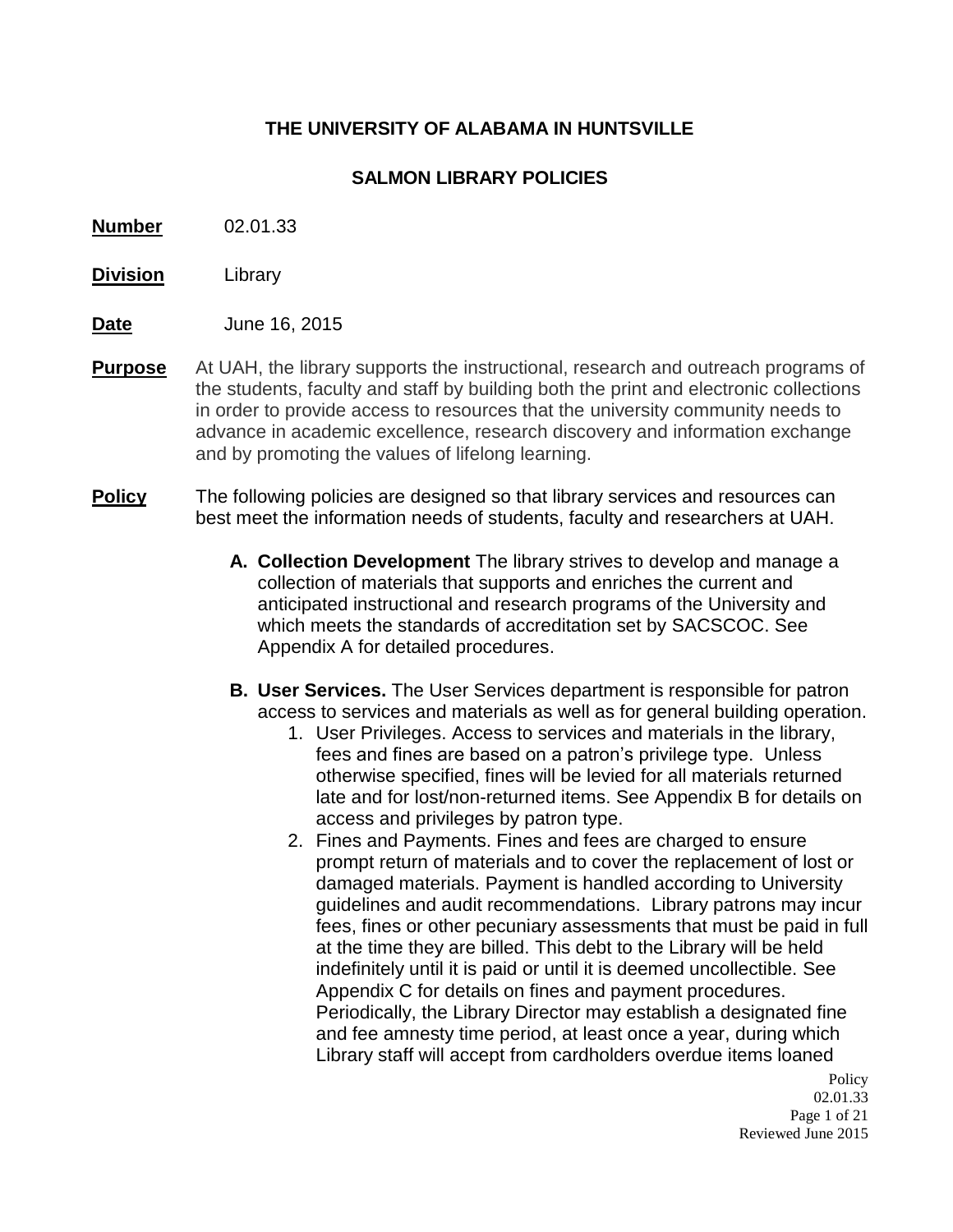from the library with no fines assessed. This excludes charges for interlibrary loan services and materials; charges for lost or damaged items; or other Library-related non-overdue charges. Performance of service to the library to pay off fines may be allowed in certain situations.

- 3. Academic Reserves. Instructors may ask that the library pull items from the collection and place them on reserve for students in a particular class. These items will have shorter loan periods and may in some cases may be restricted for use only in the library. See Appendix D for academic reserve procedures.
- **C. Archives** The Archives and Special Collections department collects, organizes, preserves, and creates access for documents of historical value. The collections that are donated to the Archives department reflect the history of the university, and the history of Huntsville and related fields. The Archives accepts donations with an emphasis placed on materials which support the curricular and research needs of students and faculty at UAH. Materials may also be accepted which serve a reference or recreational purpose in areas peripheral to, or indirectly related to, the UAH curriculum. See Appendix E for specific Archives procedures.
	- 1. The Archives component of the department is the repository for official and unofficial records that document the history, policies, people, aims, achievements, and events of the university.
	- 2. The Special Collections component of the department supports research and teaching through the preservation of important documents related to the history of space and to the history of the Southeastern area.
	- **D. Reference and Information Services** The purpose of the Reference and Information Services department is to provide information, reference assistance, and research assistance in a timely manner to support the academic programs and research of the students, faculty, researchers, staff, and guests of UAH.
		- 1. Reference Transactions
			- a. The primary transaction of the Reference department will be questions related to UAH – about the library collection, coursework, the campus itself, the history of the region, or any other topic as needed. Answers will be as honest and thorough as possible, regardless of the question or of the person asking, as long as this does not violate any other rule.
			- b. The Reference librarian may determine that a question is beyond the purview of the reference department or is taking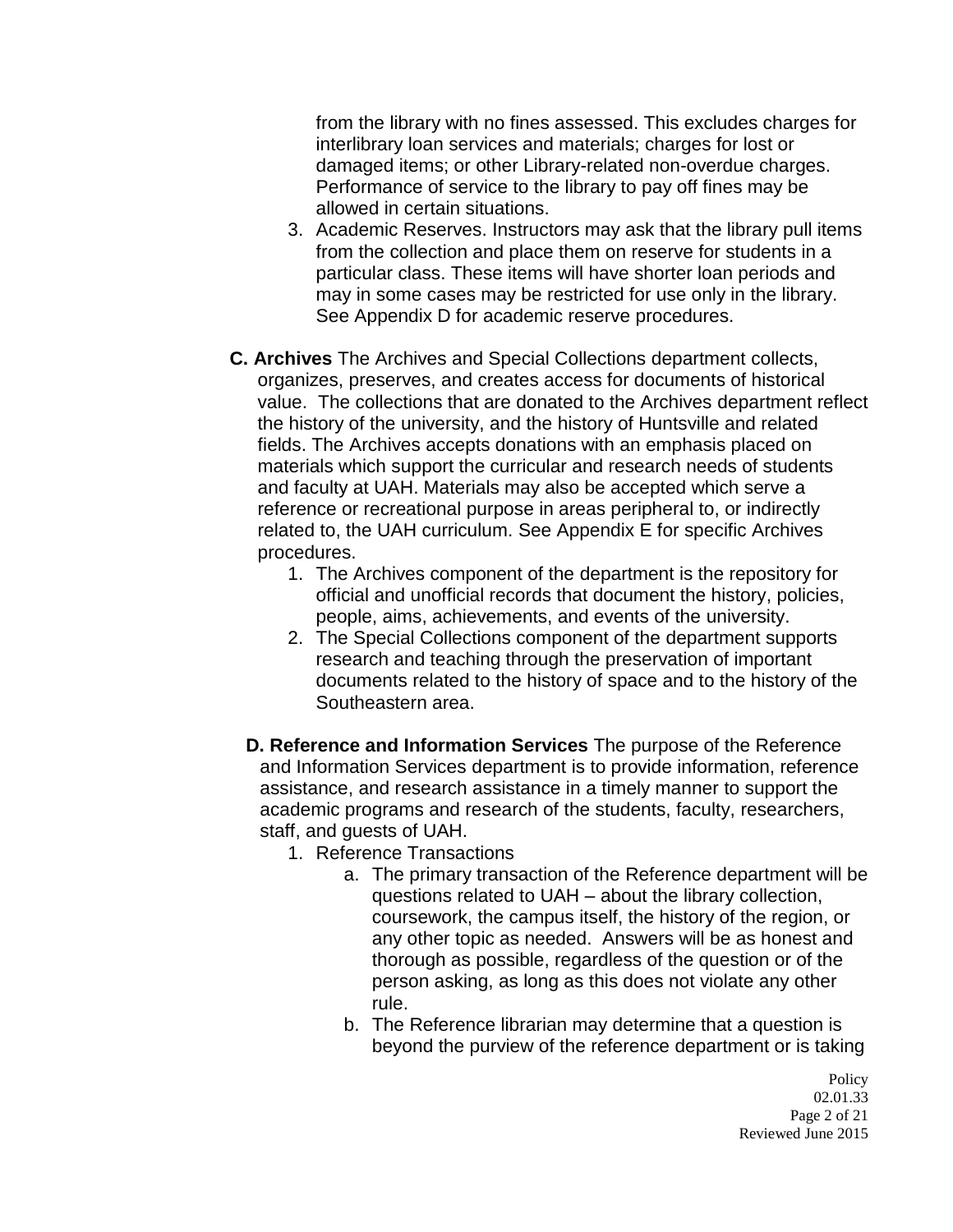up too much time. Due to the vast variety of reference questions, there is no one fixed set of criteria on what is or is not in the purview; see also the section for "Questions not answerable."

- 2. Questions Not Answerable
	- a. Questions that equate to the librarian doing school assignments for the student (including assignments not related to UAH). Continued insistence to have a librarian do one's homework can result in a report to the appropriate authorities and a potential flag against academic integrity.
	- b. Questions of medical advice.
	- c. Questions of legal advice.
	- d. Questions that violate any law or contract, including, but not limited to, questions that would violate privacy, trademark, copyright, or license between the library and a vendor.
	- e. Questions asked in a fraudulent manner, e.g., the patron lying about their UAH status in order to receive help.
	- f. Questions asked in an abusive or harassing manner.
- 3. Contacting the Reference Department
	- a. The Reference department can be contacted in-person at the library reference desk, by phone, and by various methods of electronic communication (email, chat, etc.).
	- b. Contacting subject specialists directly at their office extension or by their campus email is allowed and recommended for lengthier queries.
- 4. Maintaining Patron Privacy
	- a. The privacy of the patron will be maintained in regard to his or her reference questions.
	- b. For certain types of transactions, some information about the patron will be seen (such as the patron's email address or phone number). This information will be available to the librarian but will not be recorded.
		- i. Chat transactions can be anonymous, but information about the chat session (the name given, the IP address, and the device set-up) will be retained. This information can be used to see previous transactions with an individual, in order to better address their reference needs.
	- c. In some situations, a reference question may need to be transferred to a third party for assistance. The patron will be notified before their question is transferred. Only information necessary to answer the question will be passed on.

**Policy** 02.01.33 Page 3 of 21 Reviewed June 2015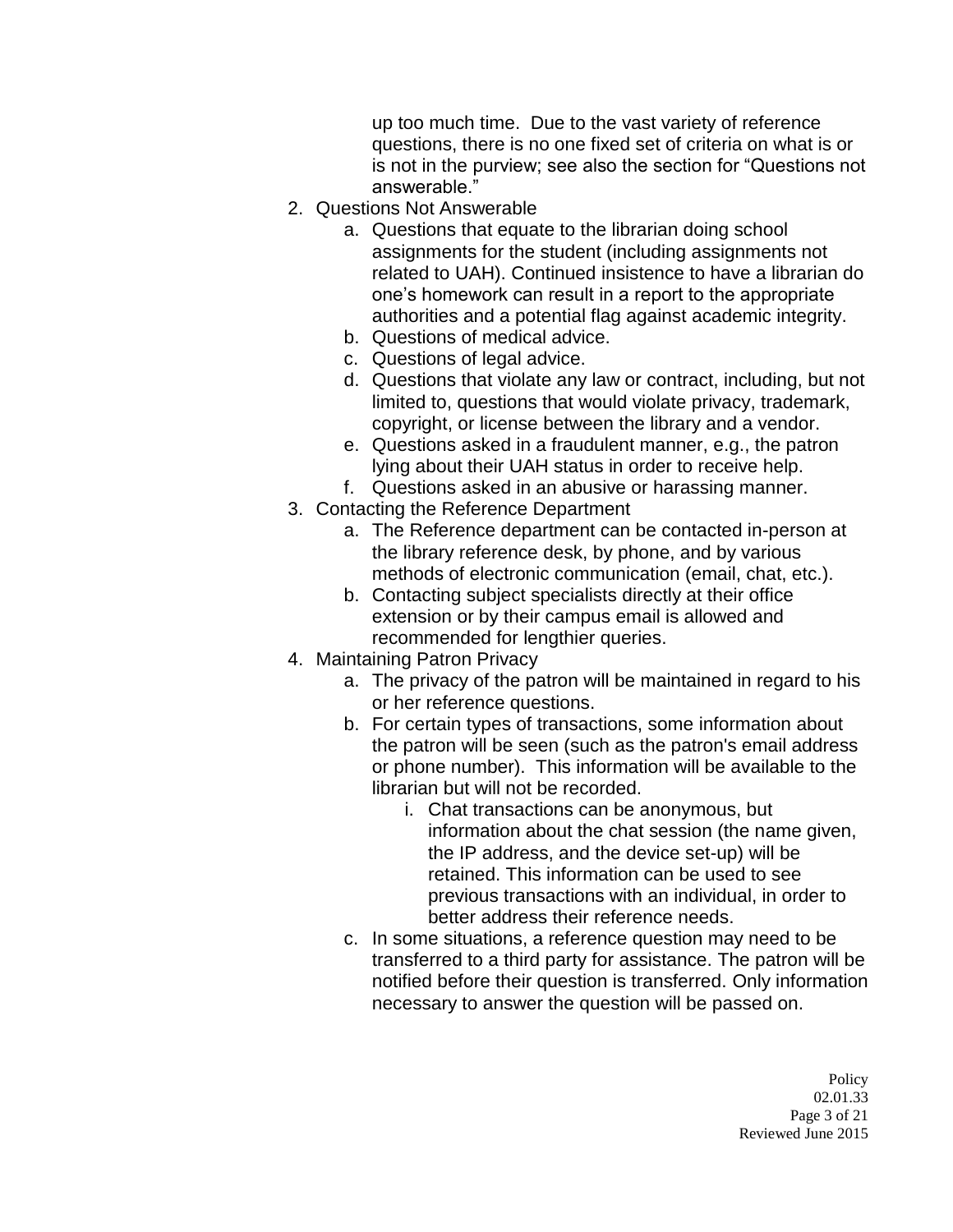- d. If a patron wishes to have their transaction removed from the system, an attempt will be made to remove any distinguishing information from the transaction.
- 5. Reference Statistics
	- a. Information about reference transactions (by type, location, method received, sources used, etc.) will be analyzed to determine collection development, instructional design, budget allocation appropriate service hours and staffing, following the guidelines of the Reference and User Services Association (a division of the American Library Association), [http://www.ala.org/rusa/sections/rss/rsssection/rsscomm/ev](http://www.ala.org/rusa/sections/rss/rsssection/rsscomm/evaluationofref/measref31tools) [aluationofref/measref31tools](http://www.ala.org/rusa/sections/rss/rsssection/rsscomm/evaluationofref/measref31tools)
- 6. Special Considerations for Electronic Resources
	- a. Electronic resources (i.e., digital resources, databases, etc) have special agreements between the library and the vendor which in general state that these resources may only be used by UAH affiliates and authorized guests.
		- i. Some electronic resources may have a contractual stipulation that access is only from the UAH library or otherwise on-campus.
	- b. Any attempt to retrieve a document by a non-UAH affiliate should come through interlibrary loan requests from the guest's host institution's library.
	- c. Any special vendor restrictions, such as Harvard Business Review's exception to deep-linking, will be upheld by the department librarians. Librarians will not violate any other institution's agreements by attempting to access their electronic files except through official channels, such as interlibrary loan.
- **E. Interlibrary Loan** The Interlibrary Loan Department, ILL, borrows books or copies of research materials not owned by the library for use by UAH faculty, students and staff. Persons not affiliated with the university should be referred to their local public library. See Appendix F for Interlibrary Loan procedures.

Copyright Restrictions. The library follows the copyright law of the United States (Title 17, United States Code) when making photocopies or other reproductions of copyrighted materials. The library will supply a copy on the condition that it is not to be "used for any purpose other than private study, scholarship, or research". Library staff members reserve the right to refuse a copying order if, in their judgment, fulfillment of the order would involve violation of copyright law.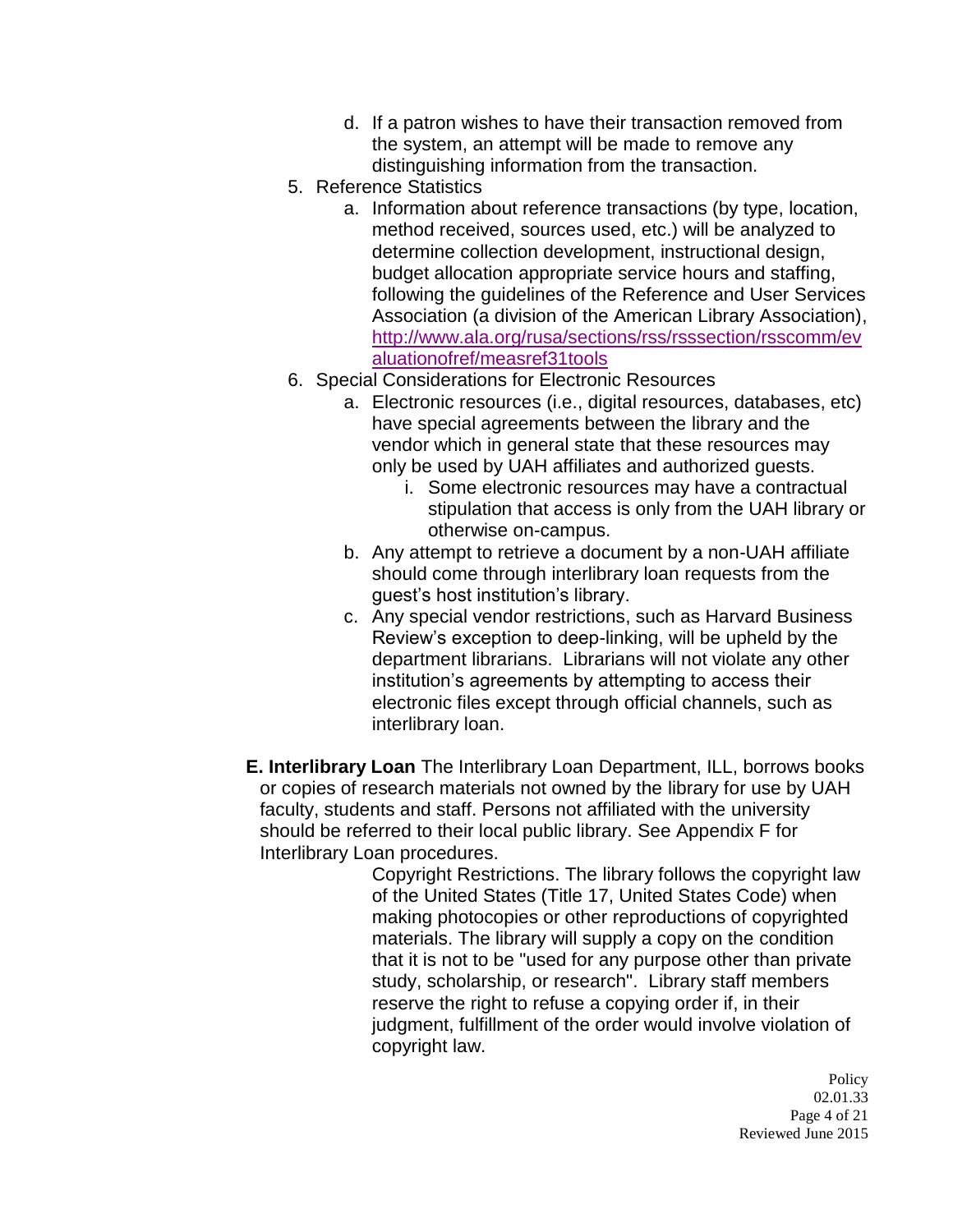- **F. Library Instruction** The library instruction program supports the mission of the library and of UAH by helping students, faculty, and staff better understand what materials and services are offered by the library and librarians. Sessions provided by instruction librarians focus on promoting information literacy and on promoting life-long learning.
	- 1. Library Instruction Philosophy & Mission
		- a. The UAH library is committed to its information literacy instructional efforts and goals. This is a key concept which focuses on understanding information and how this can benefit the students' academic and lifelong pursuits. Information literacy through library instruction is a key component to academic success and the library takes a holistic and embedded approach to this crucial educational element.
		- b. Every library instruction class is designed around the subject at hand and built specifically for the information needs of the particular class and student.
		- c. The library focuses on student centered learning, following complete instructional design methods and active, collaborative learning theories. Students will have active hands on assignments as well as collaborative practice, in addition to theory to help ground the information literacy practices in intellectual pursuits as well as practical knowledge. Every class and session will be built around Learning Outcomes to address the information literacy goals of the students and instructors. This will result in a solid start on their research project and an understanding of how to find, analyze and synthesize information for their research needs.
		- d. The library instruction program follows the Information Literacy Competency Standards for Higher Education, from the Association of College & Research Libraries (a division of the American Libraries Association), [http://www.ala.org/acrl/standards/informationliteracycompet](http://www.ala.org/acrl/standards/informationliteracycompetency) [ency](http://www.ala.org/acrl/standards/informationliteracycompetency)
	- 2. Scheduling an Instructional Session
		- a. UAH faculty, staff, students, other college faculty and high school instructors may schedule a library instruction session or library tour for their classes at the library. Information about instruction sessions and the request form can be found at <http://libguides.uah.edu/libraryinstruction>
		- b. Instructional sessions will not be cancelled without prior notice.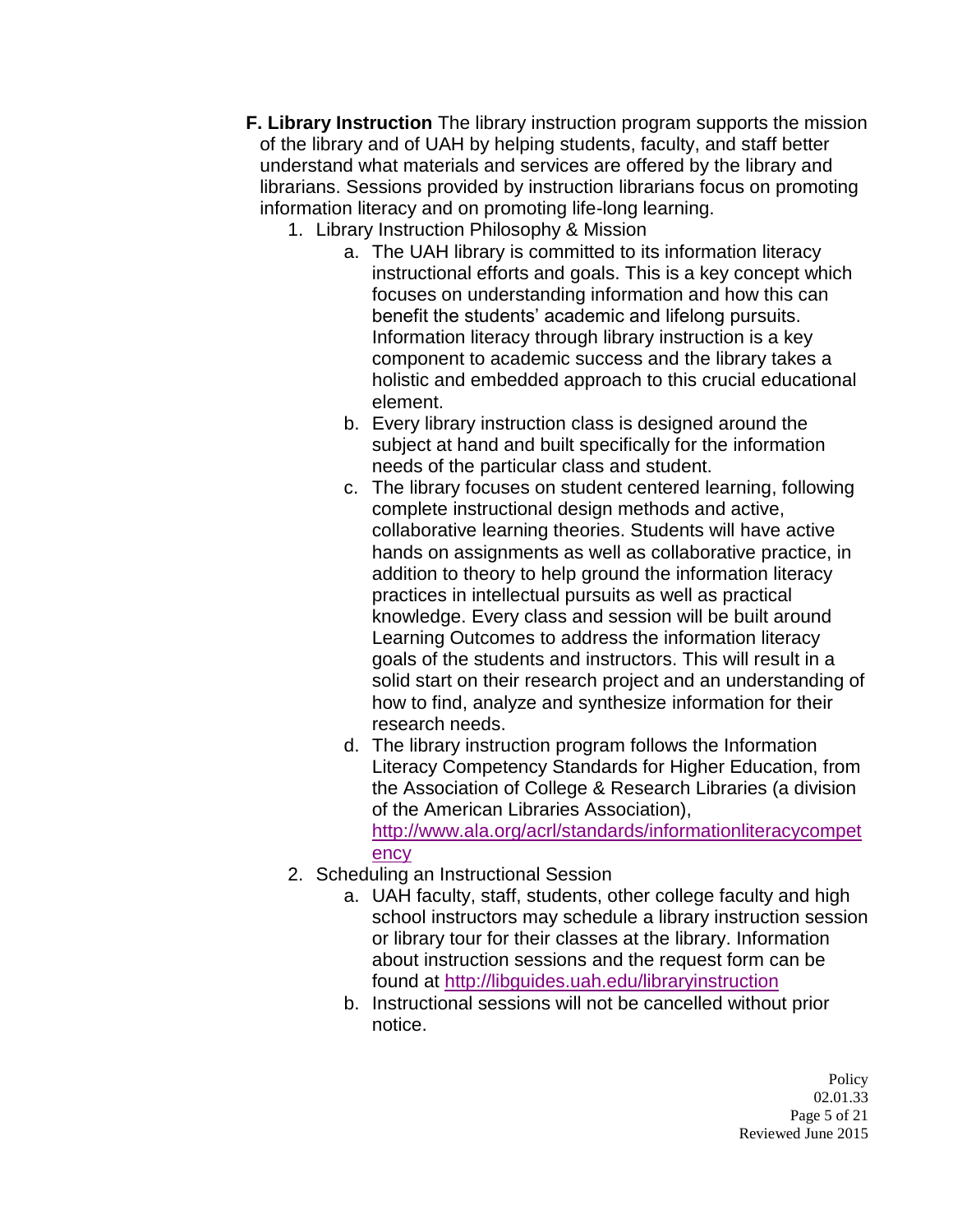- c. Instructors may request follow-up sessions for specific class assignments.
- 3. Informal Instruction.
	- a. Instructional librarians are able to meet one on one for research assistance and active informed learning.
	- b. Instructional librarians are available for in-class research assistance.
- 4. Curriculum Design Assistance
	- a. UAH librarians are available to help introduce information literacy competencies into an existing departmental curriculum, or to work with departments and faculty one on one to build those sequenced competencies into a revised curriculum. This may be accomplished by:
		- i. Embedding librarians in research projects, classes and distance education.
		- ii. Creating subject specific online tutorials.
		- iii. Training faculty in information literacy concepts and activities.
		- iv. Conducting information literacy and research workshops.
		- v. Providing research support.
- 5. Assessment
	- a. The library continually assesses the effectiveness of library instruction by measuring success in the following areas:
		- i. Gauging how the library instruction helped the students to meet Learning Outcomes.
		- ii. Verifying student retention of information that was presented, including (but not limited to) the use of appropriate library resources.
		- iii. Identifying areas where the library can provide additional instructional assistance or other services.
- **G. Emergency and Building Closure Policies** The library follows University policies and procedures for emergencies. Power and water outages may result in closure of the building until the outage is corrected. For specific emergency and closing procedures, see Appendix G.
- **H. ADA Services** The UAH Salmon Library strives to provide access to library materials, programs, and services to all patrons. All patrons with disabilities are encouraged to register with the UAH Disability Services office. For specific accessibility procedures see Appendix H.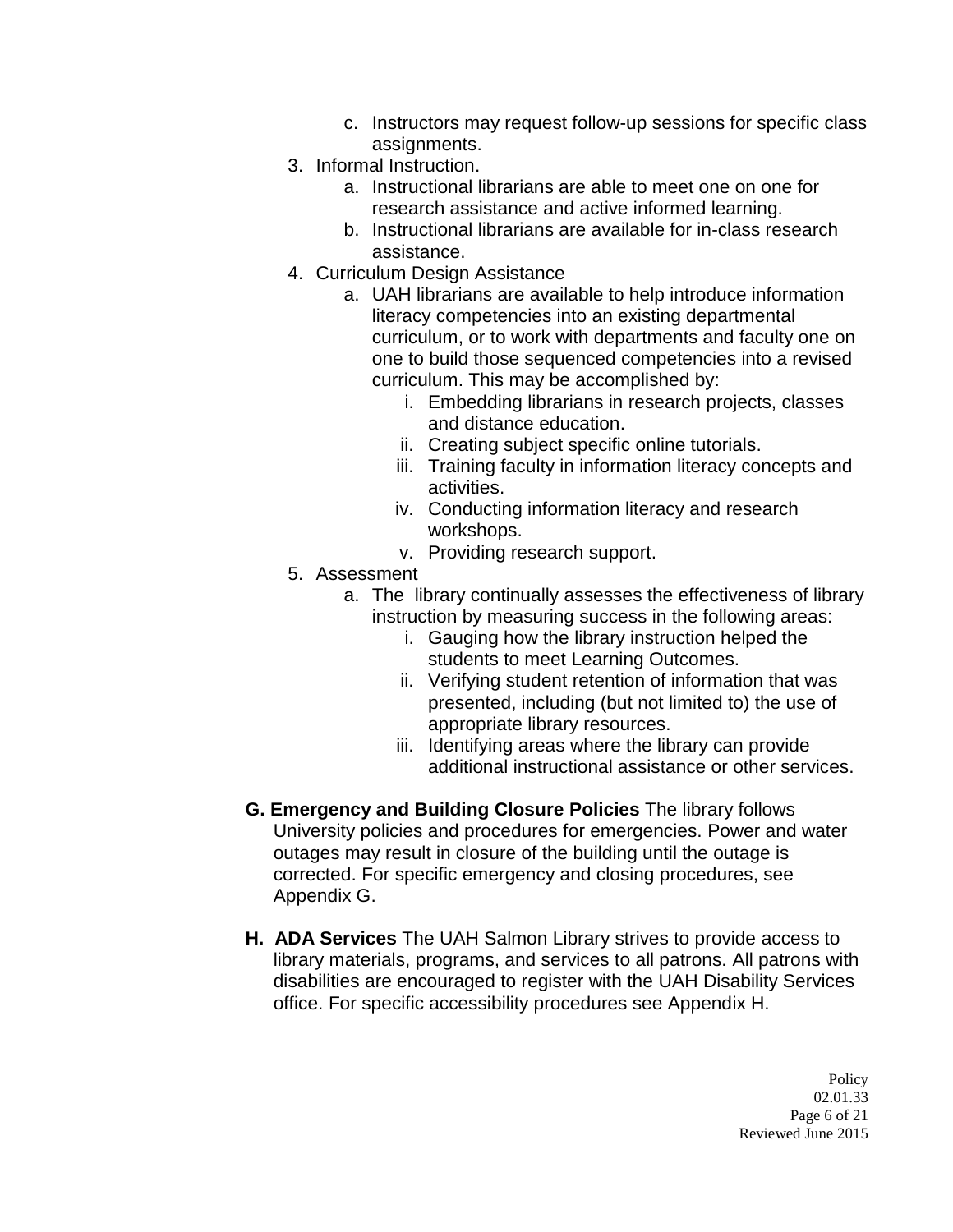- **I. Online Education** The UAH library is committed to providing library services and resources to online students comparable to services provided for on-campus students. Every reasonable effort will be made to ensure that students enrolled in online courses at UAH will have access to library resources and services.
	- 1. Library Resources
		- a. Online students are subject to the same requirements listed under User Services and for ILL regarding due dates, overdue fines, return shipping, and copyright observance.
		- b. UAH online students have the same remote access to online resources that the library provides to students, faculty and researchers on-campus
		- c. Some electronic resources may have a contractual stipulation that access is only from the library or otherwise on-campus.
	- 2. Reference Services
		- a. The UAH Reference librarians will advise researchers on appropriate databases, books, indexes, and other research tools. The Reference department can be contacted by phone or online.
		- b. The librarian responsible for Online Education will also be available to talk, chat, advise and set up virtual or phone reference appointments. If the designated online education librarian is not available, the Reference staff will field their inquiries.
	- 3. Information Literacy Instruction Services
		- a. Online students have access to online information literacy instruction at <http://libguides.uah.edu/content.php?pid=621006>
- **J. Library Outreach** Library outreach is an extension of the Library's place as part of UAH and of the Huntsville community. The goal of library outreach is to create a two-way road where the library can explain the services currently offered and where users can explain their wants, needs, and general expectations of the library. This includes the various digital presences maintained by the library.
	- 1. Website
		- a. The library website refers to those elements of the library web presence with content edited directly by librarians. It includes :
			- i. The website itself:<http://uah.edu/library>
			- ii. The UAH LibGuides:<http://libguides.uah.edu/>
			- iii. The UAH LibAnswers:<http://libanswers.uah.edu/>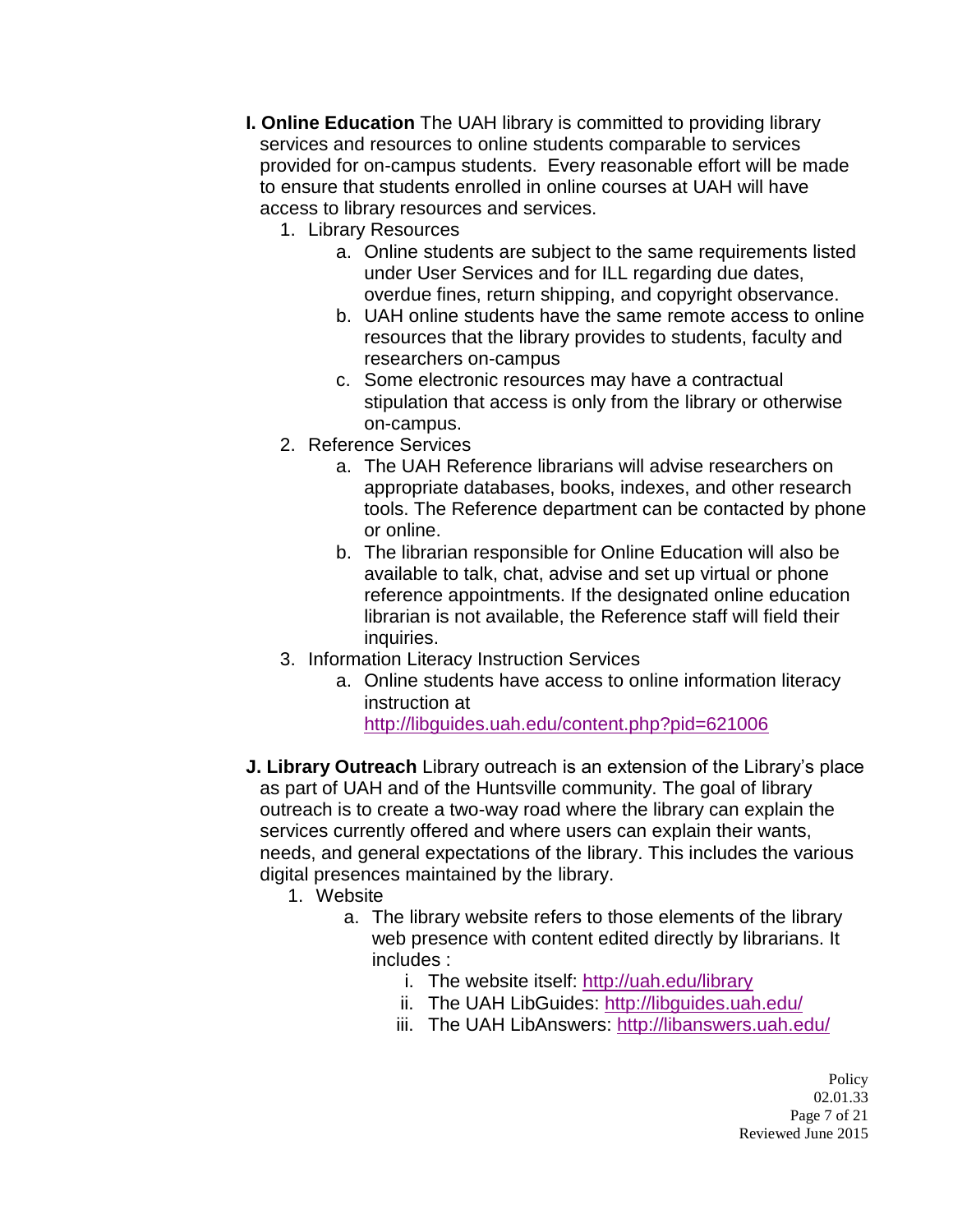#### iv. The library blog: <http://libsys.uah.edu/LibraryBlog/wordpress/>

- b. The primary function of the website is to provide information for use by the UAH community regarding the library policies, resources, activities, and other elements, and to help the UAH community make best use of the library.
- c. The website content is vetted by the librarians at the library. The library does not engage in link-exchange programs, or accept payment to promote links or information.
- d. Content on the website is intended to be correct, up-to-date, and informative. Information on the website is not a binding contract and may be superseded by a librarian. If information known to be out of date is found, contact [erefq@uah.edu](mailto:erefq@uah.edu) or the department in person and updates will be performed as soon as possible.
- 2. Digital Signage
	- a. The digital signage in the library displays slides providing information about library events and information resources.
	- b. Slides from other departments can be shared with prior permission, as long as due respect is given to the library's patrons, the library's schedule, and the library's policies.
	- c. The library will not post paid advertisements on the digital signage.
- 3. Social Media
	- a. The library's presence on social media provides an additional avenue of communication with the Library. Content will be vetted and accurate. The nature of the medium means that it will often be addressed in a less formal manner.
	- b. The library does not engage in paid follower or followexchanges. Resharing of information from other users - e.g. retweets, reblogs, or shares - does not automatically constitute condoning such content.

**Review** Academic Affairs will review this policy every five years or sooner if needed.

**Approval**

**University Counsel** 

Policy 02.01.33 Page 8 of 21 Reviewed June 2015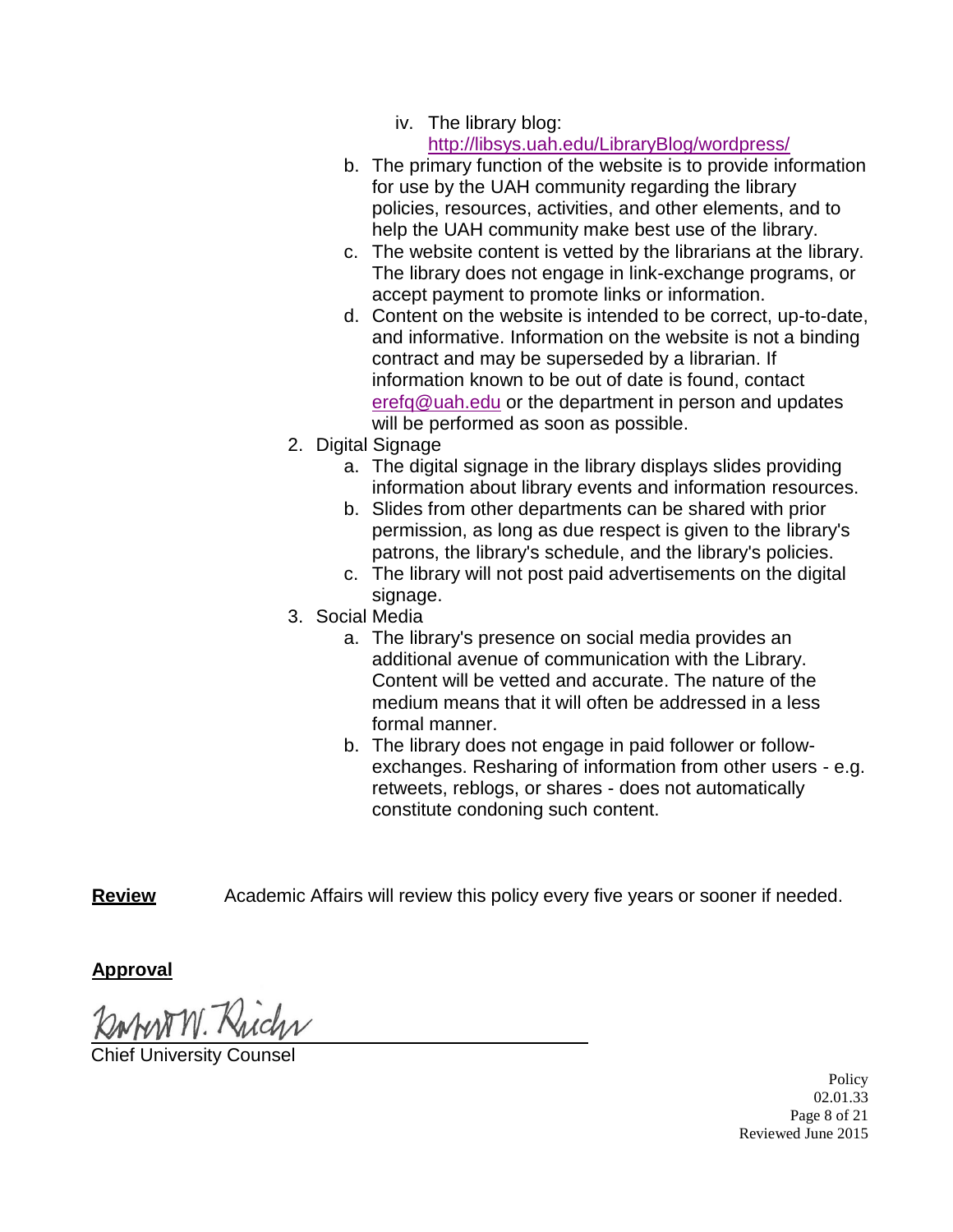tam W. Curtis  $\mathbf{r}$ 

Provost and Executive Vice President for Academic Affairs

APPROVED:<br>Robert a. altenkirch

President

Policy 02.01.33 Page 9 of 21 Reviewed June 2015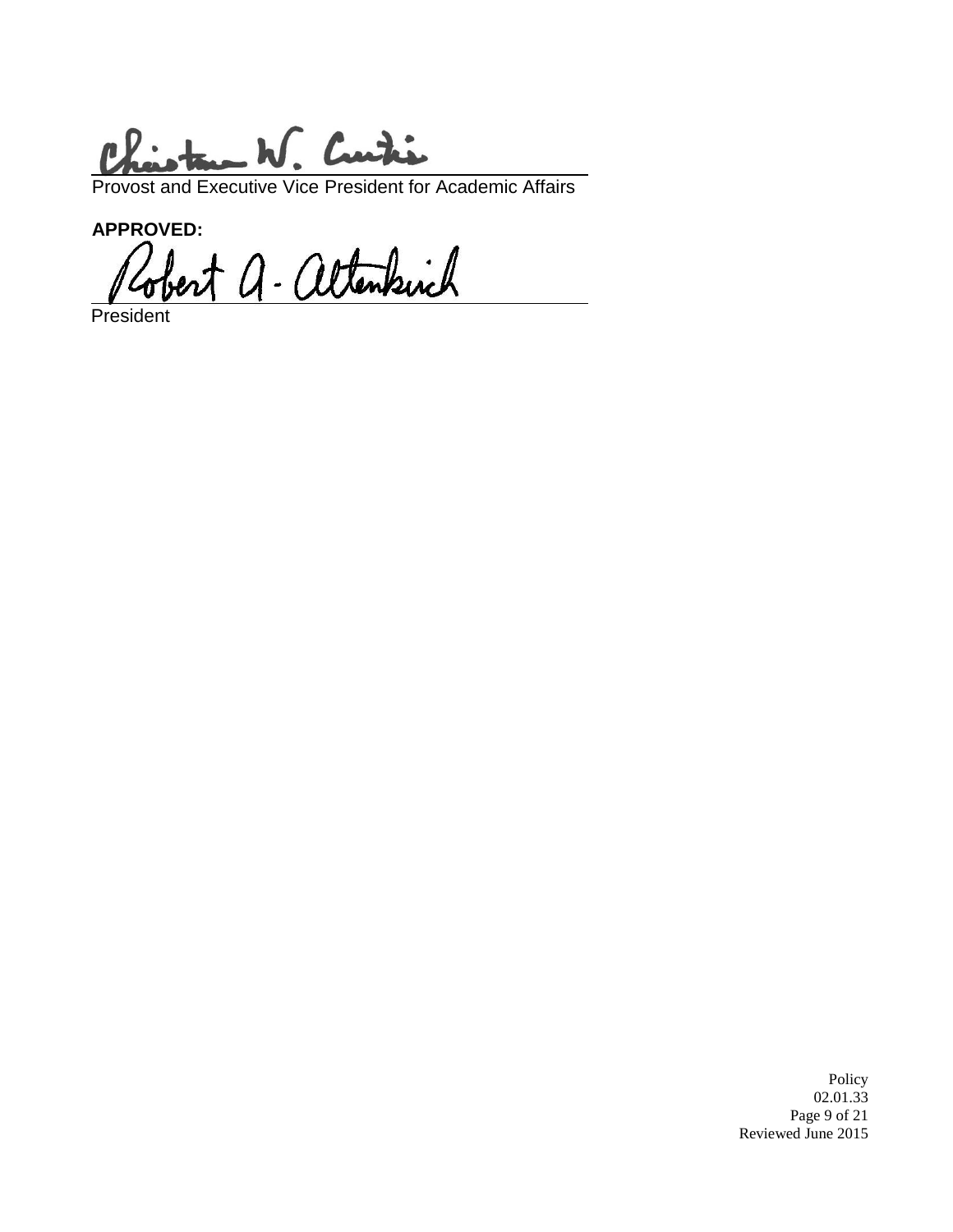## Appendix A

### Collection Development Procedures

- 1. Current publications of lasting and scholarly value are given priority over older and outof-print materials.
- 2. Materials will be acquired in suitable copy (e.g. microfilms) if originals are not available or are too expensive.
- 3. If the library holds materials in microfilm, then hard copies of these materials will not be purchased unless sufficient cause is shown.
- 4. Duplicate copies will be purchased only on justification of heavy and continued use.
- 5. If available, resources will be purchased in digital format.
- 6. It is the policy of the ACHE (Alabama Commission on Higher Education) that funds for library materials to support new academic programs be included in the budget for the new program. These new funds should be added to the library materials budget.
- 7. The library will not purchase extensive in-depth materials for specific thesis topics of graduate students or for research projects for faculty members beyond the level of the graduate programs, unless separate and specific funding is made available (e.g. grant money).
- 8. Faculty members and graduate students who need materials not available in the collection will be encouraged to utilize the library's Interlibrary Loan service, or make use of the resources available at other institutions in the area.
- 9. The library will generally make no effort to collect materials in non-western languages except for the acquisition of material for the Foreign Language department or material of specified demonstrated need.
- 10.The strength and weaknesses of other available library collections in this geographic region are considered in the selection of areas for intensive collection development at UAH.
- 11.Journal and serial titles available in the library's full-text databases normally will not be purchased in hard copy.
- 12.Serials review –each spring, the library reviews active periodical subscriptions for usage. Based upon those use patterns and upon the library budget, the library consults with the appropriate academic departments, to determine which journal subscriptions should be maintained and which should be considered for cancellation.
- 13.To reduce costs for online resources, the library will purchase licensing through the Network of Alabama Academic Libraries (NAAL) or the Southeastern Library Network (Solinet) over individual agreements whenever possible.
- 14.Materials offered as gifts are subject to the same selection guidelines as those obtained by purchase. Duplicate and unwanted material may be disposed of as the library sees fit unless a special arrangement has been made with the donor.

Policy 02.01.33 Page 10 of 21 Reviewed June 2015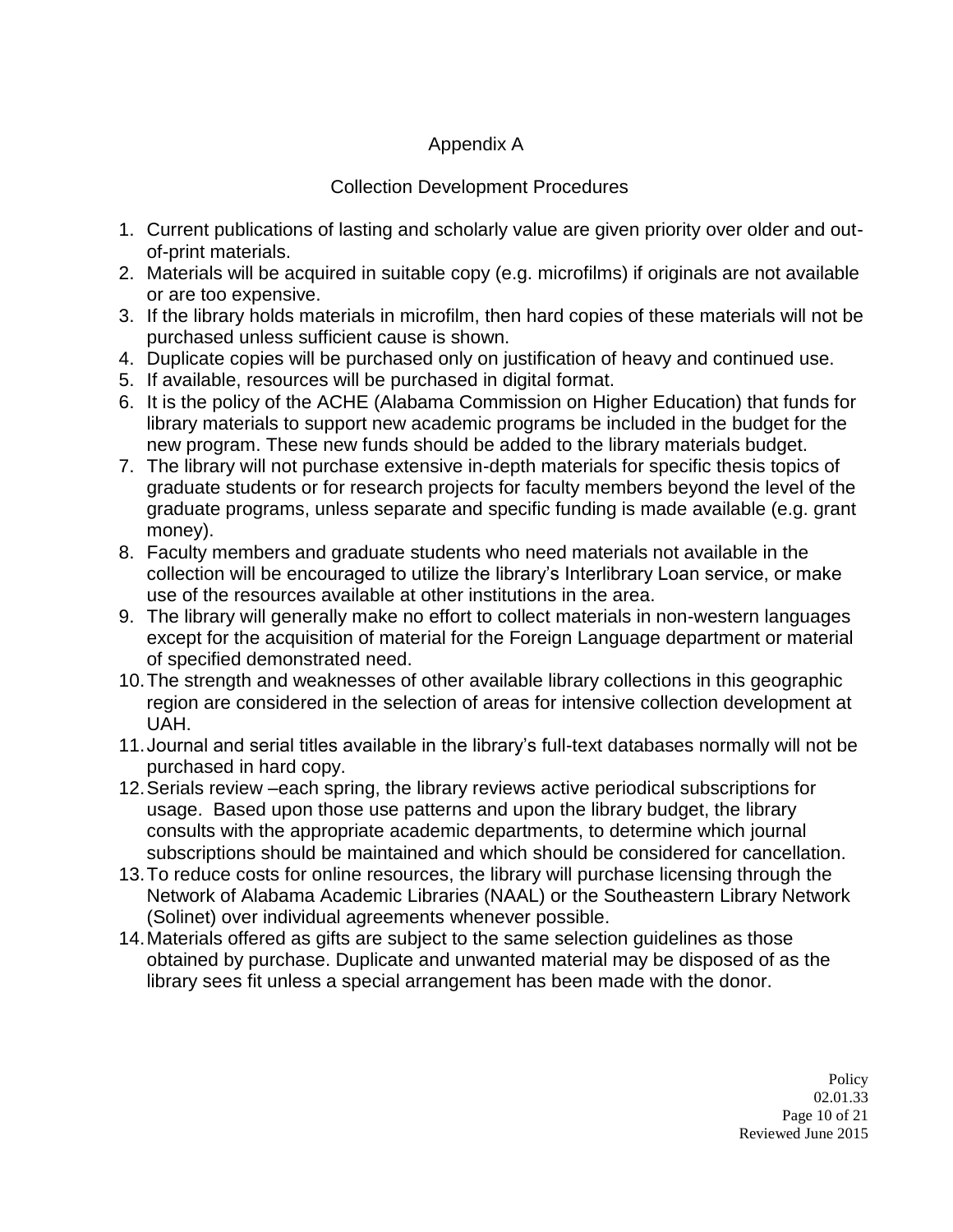# Appendix B

### User Privileges

- 1. UAH students, Faculty and Staff
	- a. Undergraduate Students
		- i. Currently enrolled undergraduates must present a UAH Charger card in order to utilize any privilege available to him/her.
		- ii. Undergraduates are allowed to check out 25 books at a time. The checkout period is 28 days. Three renewals per item are allowed.
		- iii. Undergraduates are allowed to check-out reserve materials.
		- iv. Library privileges extend to the end of the break after the current semester.
	- b. Graduate Students
		- i. Currently enrolled graduate students must present a UAH Charger card in order to utilize any privilege available to him/her.
		- ii. Graduate students are allowed to check out 35 books at a time. The check-out period is 50 days. One renewal per item is allowed.
		- iii. Graduate students are allowed to check out reserve materials.
		- iv. Library privileges extend to the end of the break after the current semester.
		- v. Graduate students not currently enrolled should contact the Graduate School to obtain library privileges.
	- c. Faculty and Staff
		- i. Currently employed faculty and staff must present a UAH Charger card in order to utilize any privilege available to him/her.
		- ii. Faculty and staff are allowed to check out 35 books at a time. The checkout period is one semester. One renewal per item is allowed. All items due May 31 must be brought into the library for renewal.
		- iii. Faculty and staff are allowed to check out reserve materials.
		- iv. Faculty and staff will be billed for lost/non-returned materials.
		- v. Library privileges are current as long as the faculty or staff member is employed with the university.
- 2. Part Time, Visiting and Temporary Faculty and Staff
	- a. Part time or temporary users must have a letter from the sponsoring department, on letterhead, or via email from authorizing staff/faculty, acknowledging the user's eligibility for user status. This letter, or a copy of the email, will be placed on file in the User Services' office. The user must have a picture I.D. (driver's license, etc.)
	- b. A user record is created and a Library Guest Pass is issued. The user record remains active for the remainder of the academic term or to the date specified in the authorizing letter.

**Policy** 02.01.33 Page 11 of 21 Reviewed June 2015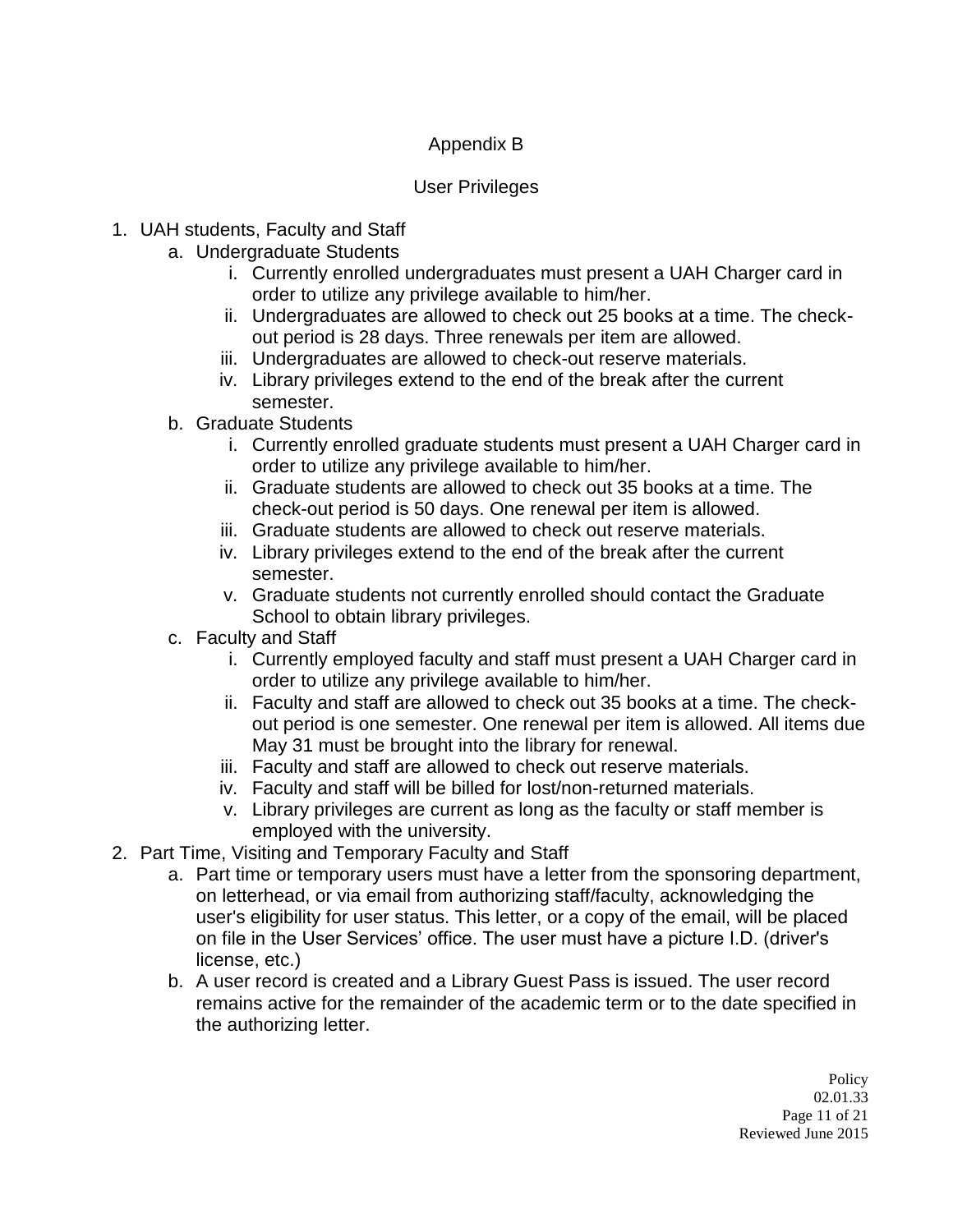- c. Part time or temporary faculty/staff obtain the same privileges as UAH graduate students.
- 3. Retired Faculty and Staff
	- a. Retired faculty and staff obtain free user privileges upon presentation of their UAH Retiree Charger card.
	- b. Retired faculty and staff are allowed to check out five books at a time. The checkout period is 28 days. One renewal per item is allowed.
	- c. Retired faculty and staff are issued a username and password for access to the PCs in the library. This privilege level does not include remote access to the library's online products.
- 4. Emeritus Faculty
	- a. Emeritus faculty have the same privileges as full-time faculty. Emeritus faculty have a flag in their ldap record which gives them remote access to online library resources.
- 5. Alumni
	- a. The alumnus must present a current UAH Alumni Association membership card.
	- b. There is no charge for an alumni card and the privilege does not expire.
	- c. Privileges include the check-out of five books at a time for 28 days at a time, and the issuance of a username and password for access to the PCs in the library. This privilege level does not include remote access to the library's online products.
- 6. Osher Lifelong Learning Institute
	- a. The learner must be on the list provided to User Services by OLLI.
	- b. There is no library fee for the active Osher student. Privilege expires when student is not enrolled. .
	- c. These privileges include check-out privileges of three books at a time for 28 days at a time, and the issuance of a username and password for access to the PCs in the library. This privilege level does not include remote access to the library's online resources.
- 7. Community College Users
	- a. Calhoun Community College
		- i. Individuals enrolled at Calhoun Community College are subject to a contract made between Calhoun and UAH. With proof of enrollment, these Calhoun students receive privileges for the sum of \$25.00. This privilege is purchased on the basis of a year-to-date.
		- ii. These privileges include the check-out of three books at a time for 28 days at a time, and the issuance of a username and password for access to the PCs in the library. This privilege level does not include remote access to the library's online resources.
	- b. Drake State Technical College
		- i. Individuals enrolled at Drake State Technical College are subject to a contract made between Drake State and UAH. With proof of enrollment, these Drake State students receive privileges for the sum of \$25.00. This privilege is purchased on the basis of a year-to-date.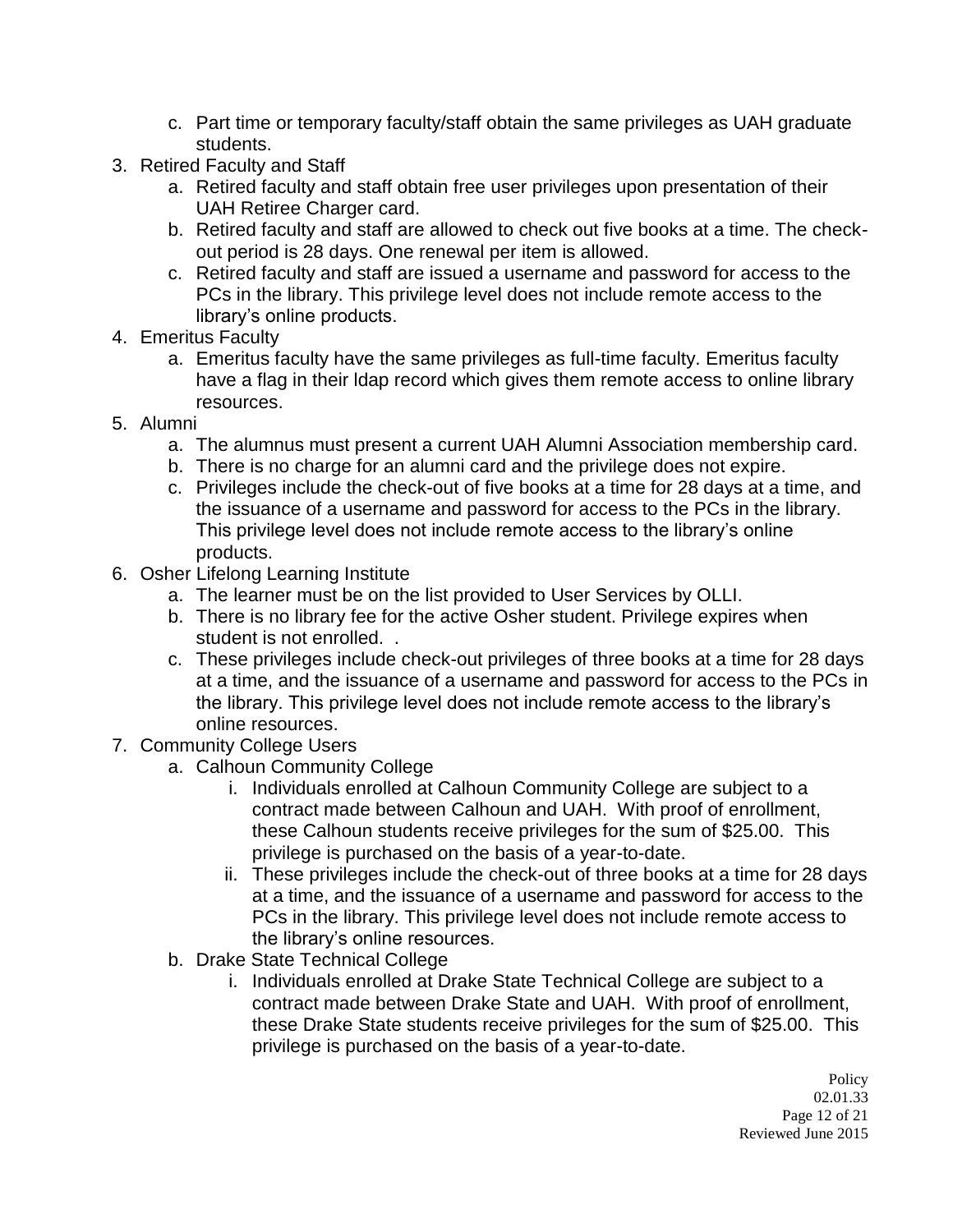- ii. Privileges include the check-out of three books at a time for 28 days at a time, and the issuance of a username and password for access to the PCs in the library. This privilege level does not include remote access to the library's online resources.
- 8. High School Users
	- a. Catholic High School
		- i. Catholic High School students may obtain a user record and user card at the User Services' desk. The student must be on the list provided to User Services by Catholic High School. The privilege expires upon the student's high school graduation.
		- ii. Privileges include the check-out of five books at a time for 28 days at a time, and the issuance of a username and password for access to the PCs in the library. This privilege level does not include remote access to the library's online resources.
	- b. Other Area High Schools
		- i. Area high school students, after completing an orientation tour provided by the Reference Department, may obtain a user record and user card at the User Services' desk. The student must be listed on a list provided to User Services by their reference tour instructor or their teacher. This privilege expires upon the student's high school graduation.
		- ii. Privileges include the check-out of two books at a time for 14 days at a time, and the issuance of a username and password for access to the PCs in the library. This privilege level does not include remote access to the library's online resources.
- 9. Other Local Educational Users
	- a. Any student or employee of a local educational institution (not covered under an existing contract) may purchase user privileges for the sum of \$25.00. These privileges are purchased on a three-month basis. The user must provide proof of current enrollment or employment at a local educational institution in the form of a dated school ID.
	- b. Privileges include the check-out of three books at a time for 28 days at a time, and the issuance of a username and password for access to the PCs in the library. This privilege level does not include remote access to the library's online products.
- 10. All Other Users
	- a. Book Check-out and PC Use
		- i. Any individual may purchase user privileges for the sum of \$75.00. These privileges are purchased on a three-month basis.
		- ii. Privileges include check-out privileges of five books at a time for 28 days at a time, and the issuance of a username and password for access to the PCs in the library. This privilege level does not include remote access to the library's online resources.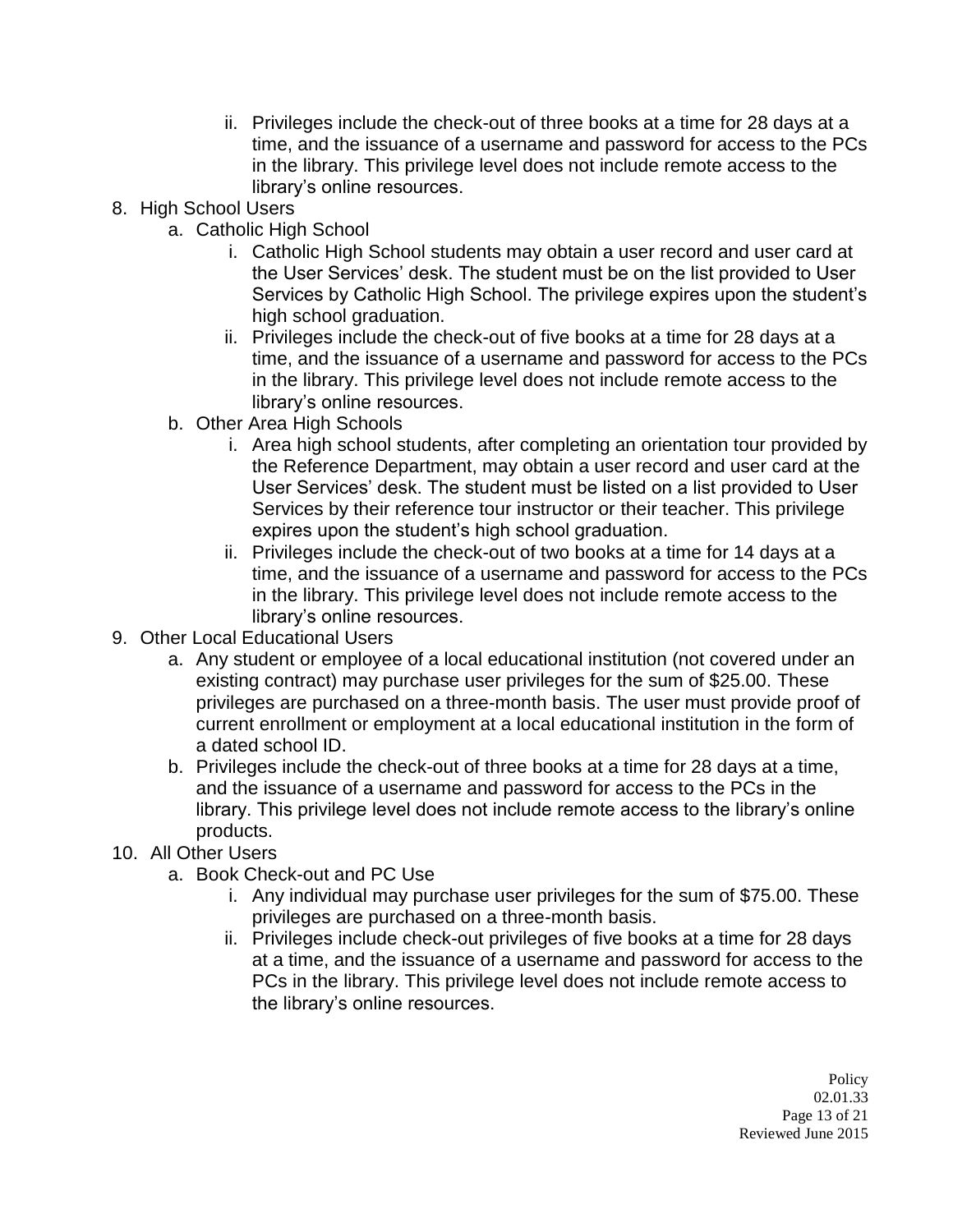- b. PC-Use Only
	- i. Any individual may purchase PC-use only privileges for the sum of \$50.00. These privileges are purchased on a three-month basis.
	- ii. This privilege includes the issuance of a username and password for access to the PCs in the library. This privilege level does not include remote access to the library's online resources.

Policy 02.01.33 Page 14 of 21 Reviewed June 2015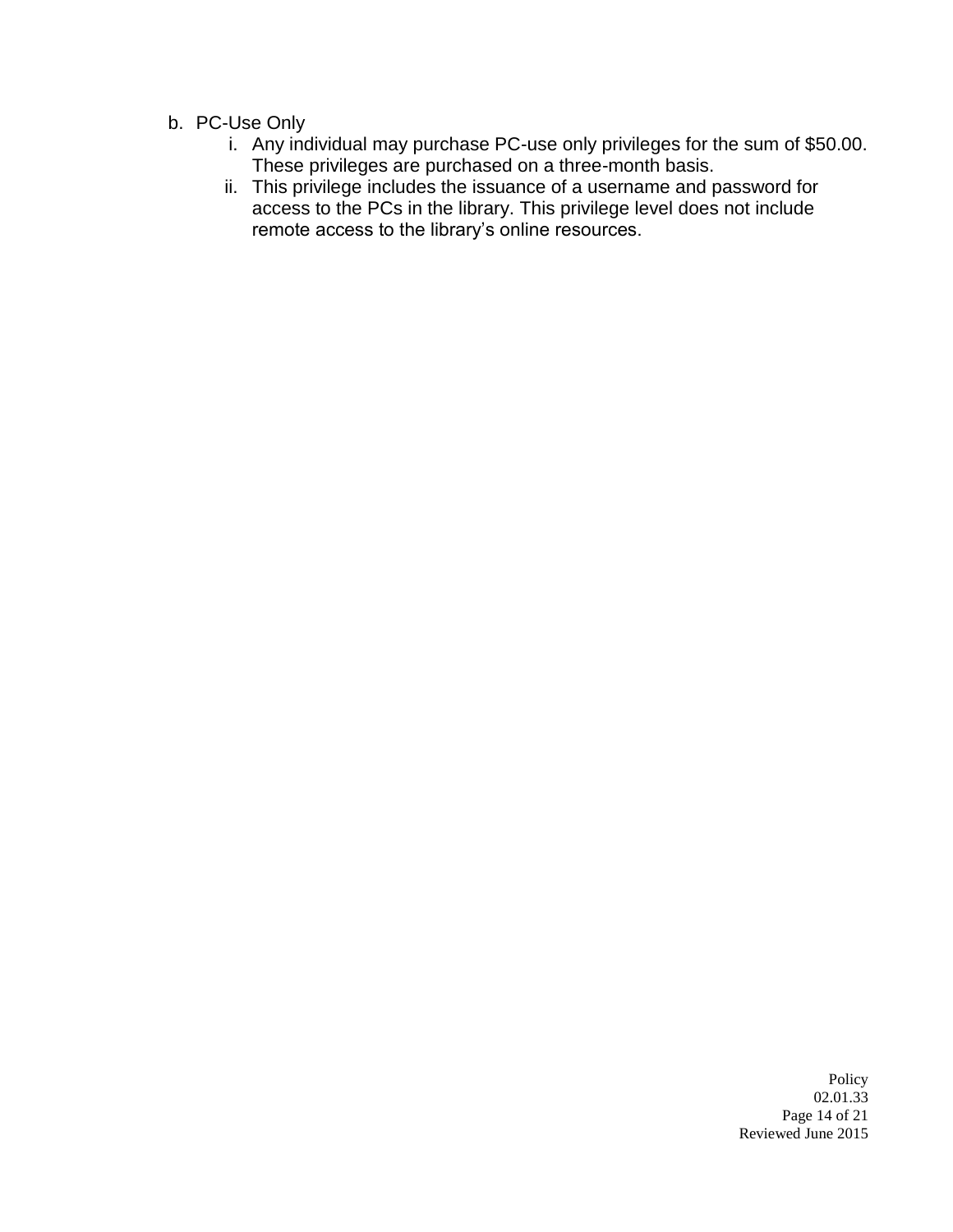# Appendix C

# Fines and Payment Procedures

- 1. When a patron owes money to the library, the following steps are taken:
	- a. Overdue notices are sent to the patron.
	- b. Bill notices are sent to the patron.
	- c. Library privileges are suspended.
	- d. A hold is placed on the student's transcript after fines exceed \$30.
- 2. Basic late fees for regular books (those books checked out under normal policies) are \$0.25 per day, per item. Maximum fine accrual per item is \$25.00. This does not include reserve materials, recalled items, or other types of resources (study rooms, technology items, etc.).
- 3. Late fees for other types of materials recalled items, reserve materials, study rooms, technology items, etc. - will vary, to reflect the higher demand & limited supply of those items.
- 4. If an item has been lost by a user, the user will be billed a minimum replacement charge of \$65.00 (including a non-refundable \$15.00 processing fee) or replacement cost plus a processing fee.
- 5. If an item has been damaged by a user, a \$10.00 bindery fee is assessed against the user. If the damage is considered to be "beyond repair", then the item is declared "Lost" and processed as such.
- 6. All payments must be in cash, check, Charger card Flex account, or credit card.
- 7. No one except the user card holder, in person or over the phone, may pay or have adjusted his or her bill record. The user must have his or her Charger card in order to access his or her user record.
- 8. If a user receives a bill via email, he/she may mail in a payment.
- 9. Bill payments may be paid in installments, not to exceed four separate payments.
- 10.No checks may be cashed out of the User Services cash drawers.
- 11. Change may be given out of the cash drawer only if funds are available for this purpose.
- 12. All transactions must be accompanied by a receipt.
- 13.Performance of service to the library to pay off fines may be allowed in certain circumstances, as a grant-in-aid situation.
- 14.Debt to the Library will be held indefinitely until it is paid or until it is deemed uncollectible. One of the three criteria must be met before an assessment will begin:
	- a. The cost of collecting the debt is equal or exceeds the amount of the debt owed.
	- b. The debtor is deceased.
	- c. The debt is at least five years old.

Debts to be written off will be reviewed and approved by the Director of Research, Information and User Services before processing. When approved, the debt will be paid with a payment type of UNCOLLECTIBLE for future reporting.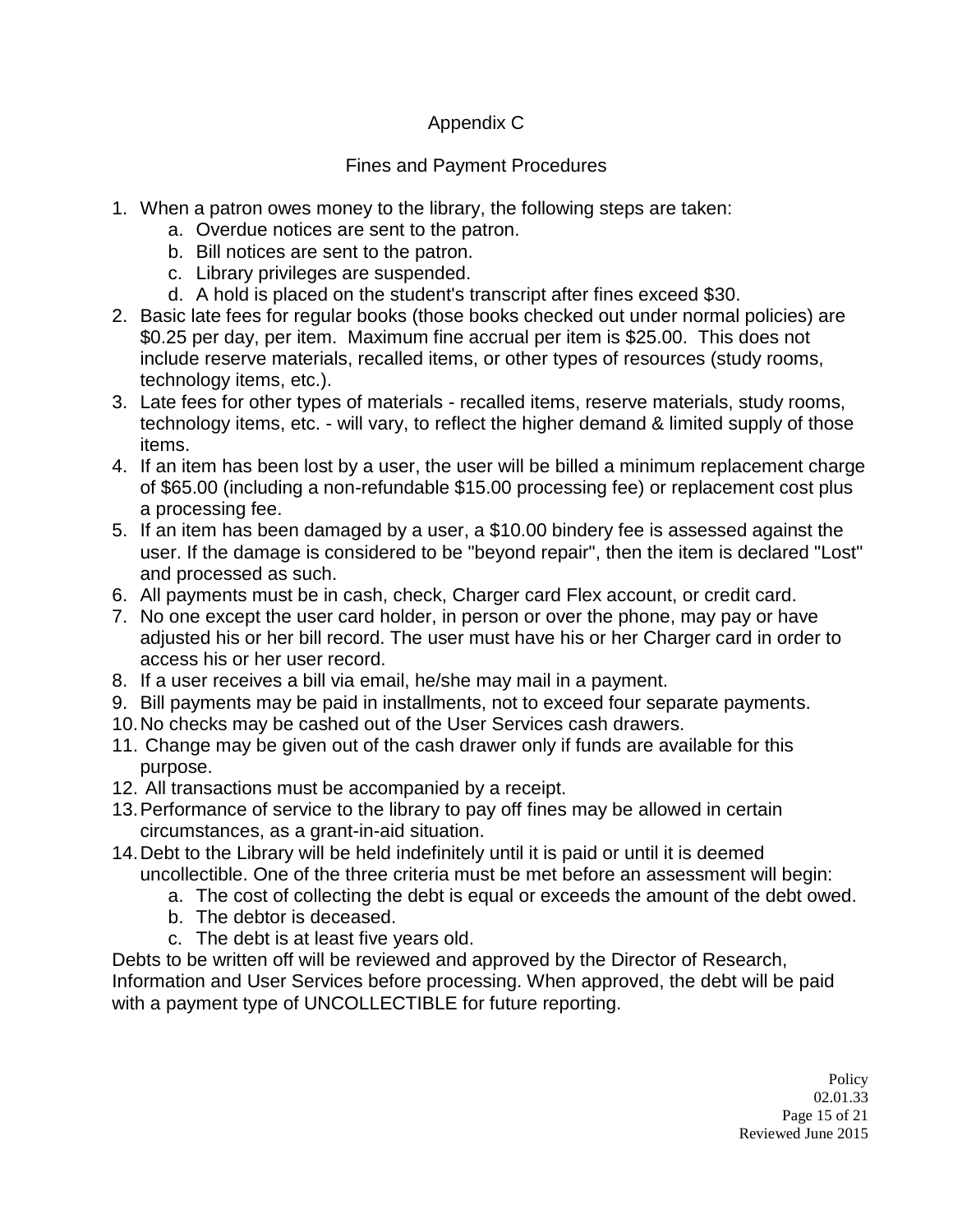# Appendix D

### Academic Reserves Procedures

- 1. Reserve materials are placed on reserve by the request of a faculty member.
- 2. Reserve materials remain on reserve until the end of the current term unless otherwise requested by the appropriate faculty member.
- 3. All reserve materials are available to all currently enrolled UAH students.
- 4. New material to be added to the reserves collection will be added within a three working day period after receipt.
- 5. No more than 30 library-owned monographs may be placed on reserve at any one time, for any one course.
- 6. No library-owned journals, microforms, or reference materials may be placed on reserve.
- 7. Users may check-out a maximum of four reserve items at any one time.
- 8. Reserve check-outs for three hours or less are all in-building charges. Reserve check-outs for 24 hours or longer may be taken from the building.
- 9. Customized check-out periods may be established in consultation with User Services staff.
- 10. Reserves may not be renewed.
- 11. A Charger card is required to check out reserve items.
- 12. Lost reserves materials are replaced and paid for in consultation with faculty. If the reserve material is owned by the library, the item is processed as lost and the user is fined accordingly.
- 13. Any materials to be returned to the requesting faculty member are returned as soon as the item(s) is removed from the Reserves collection.
- 14. Audio/Visual material held on reserve is for in-house use only, unless otherwise indicated by faculty instruction.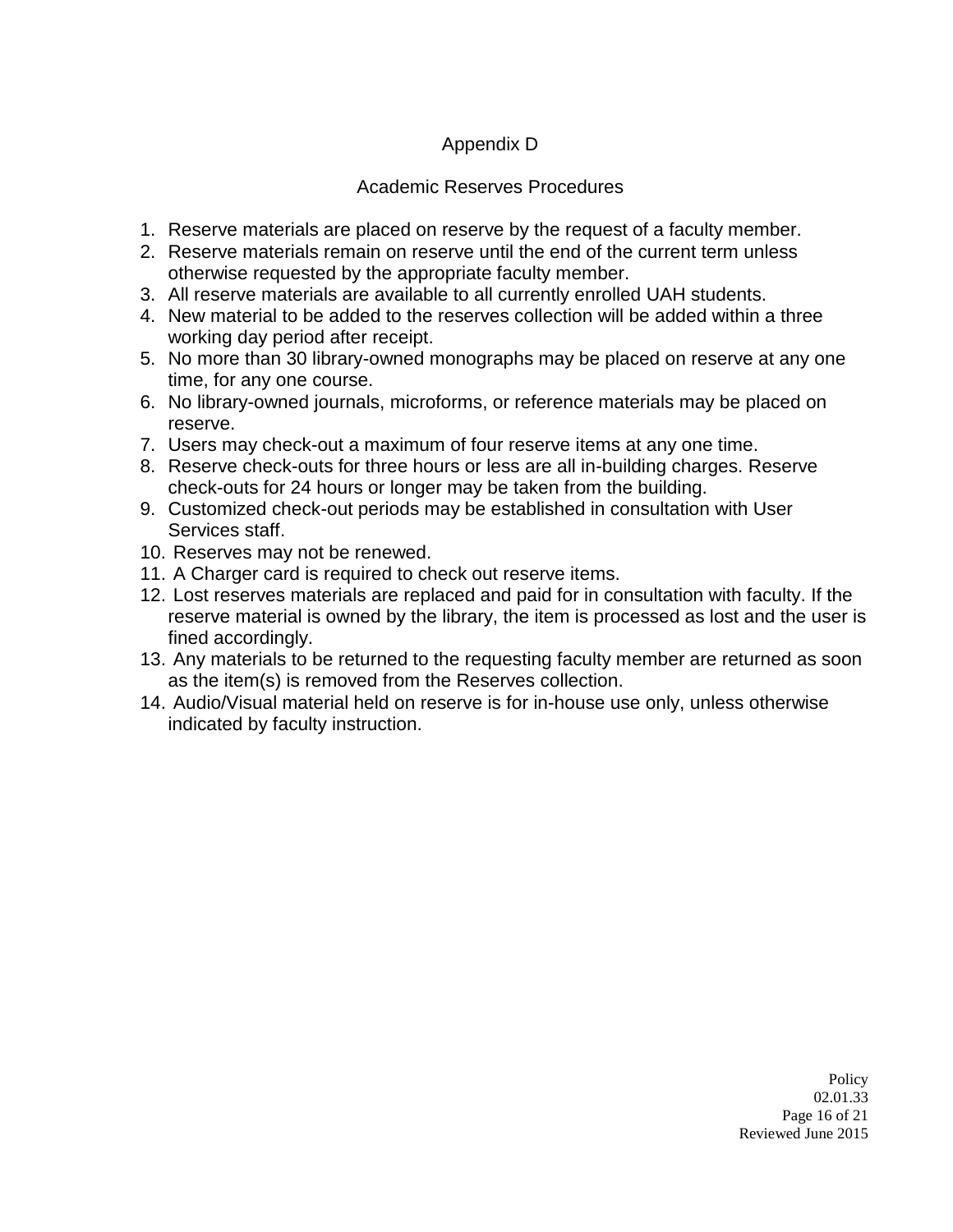### Appendix E

### Archives and Special Collections Procedures

- 1. The Archivist makes the final determination on whether to accept or refuse donated items. Donations may be refused, particularly if they duplicate items already in the collection.
- 2. The library as recipient cannot appraise the fair market value (FMV) of gift materials, due to IRS regulation number IRC 170.
- 3. The Archivist, in consultation with the Director, reserves the right to dispose of gift materials which are not deemed necessary for its collection.
- 4. The library cannot accept gifts with conditions attached to their acceptance.
- 5. Gift books or items which are added to the collection may be gift-plated with the donor's name unless the donor wishes to remain anonymous.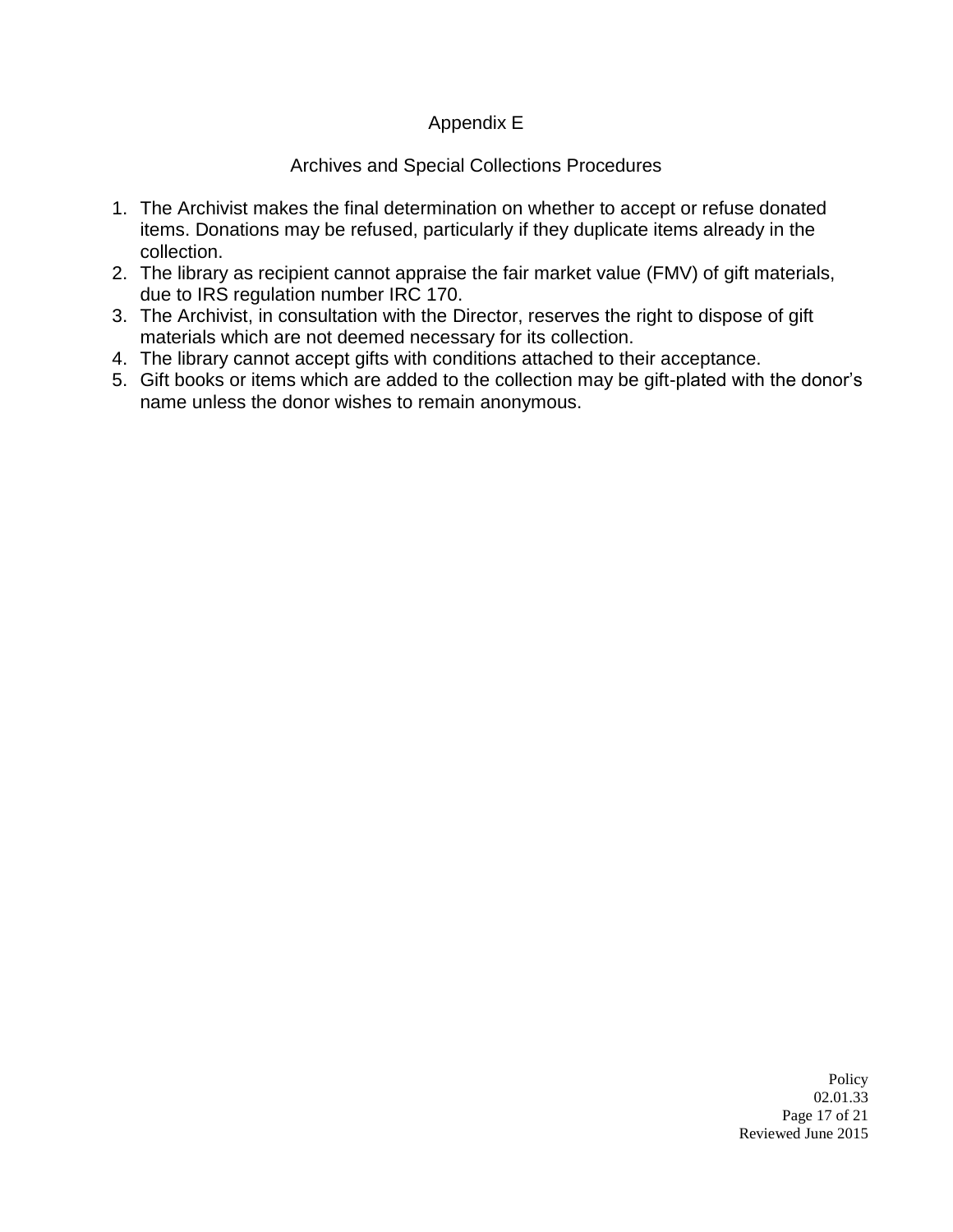# Appendix F

#### Interlibrary Loan Procedures

- 1. Current students, faculty and staff who need research material not available at the library may request those materials free of charge through Interlibrary Loan.
- 2. Charges for ILL are not passed to patrons, but borrowing charges that exceed \$20.00 per item may cause requests to be unfilled. Every effort is made to see that ILL requests are filled.
- 3. The lending library sets the return date for interlibrary loan items. In most cases it may be two or three weeks with no renewal. The UAH library has no control over these dates.
- 4. Institutions that loan materials reserve the right to recall items at any time.
- 5. Borrowers are charged \$1.00/day for each day that an ILL book is overdue. After 21 days overdue, the ILL book is declared lost and a fee of \$65.00 is imposed which includes a non-refundable processing fee of \$15.00.
- 6. The library will not request textbooks for current classes.
- 7. Patrons will be notified by email to come to the library to retrieve the material if it is in hardcopy. If the books are not picked up within 15 days from the date the email is sent, they are returned to the lender.
- 8. Articles delivered in electronic format will be sent to the patron's UAH email address.
- 9. ILL books cannot be sent through campus mail.
- 10. Books and journal articles that are held by the library will only be delivered to Online Education students living more than 30 miles from the UAH campus. Students living within 30 miles must come to the library.
- 11. Students enrolled in a UAH Online Education program who are unable to travel to UAH may not request books from other libraries through interlibrary loan due to time restrictions. Students should request interlibrary loan for non-UAH items through a local library.

Policy 02.01.33 Page 18 of 21 Reviewed June 2015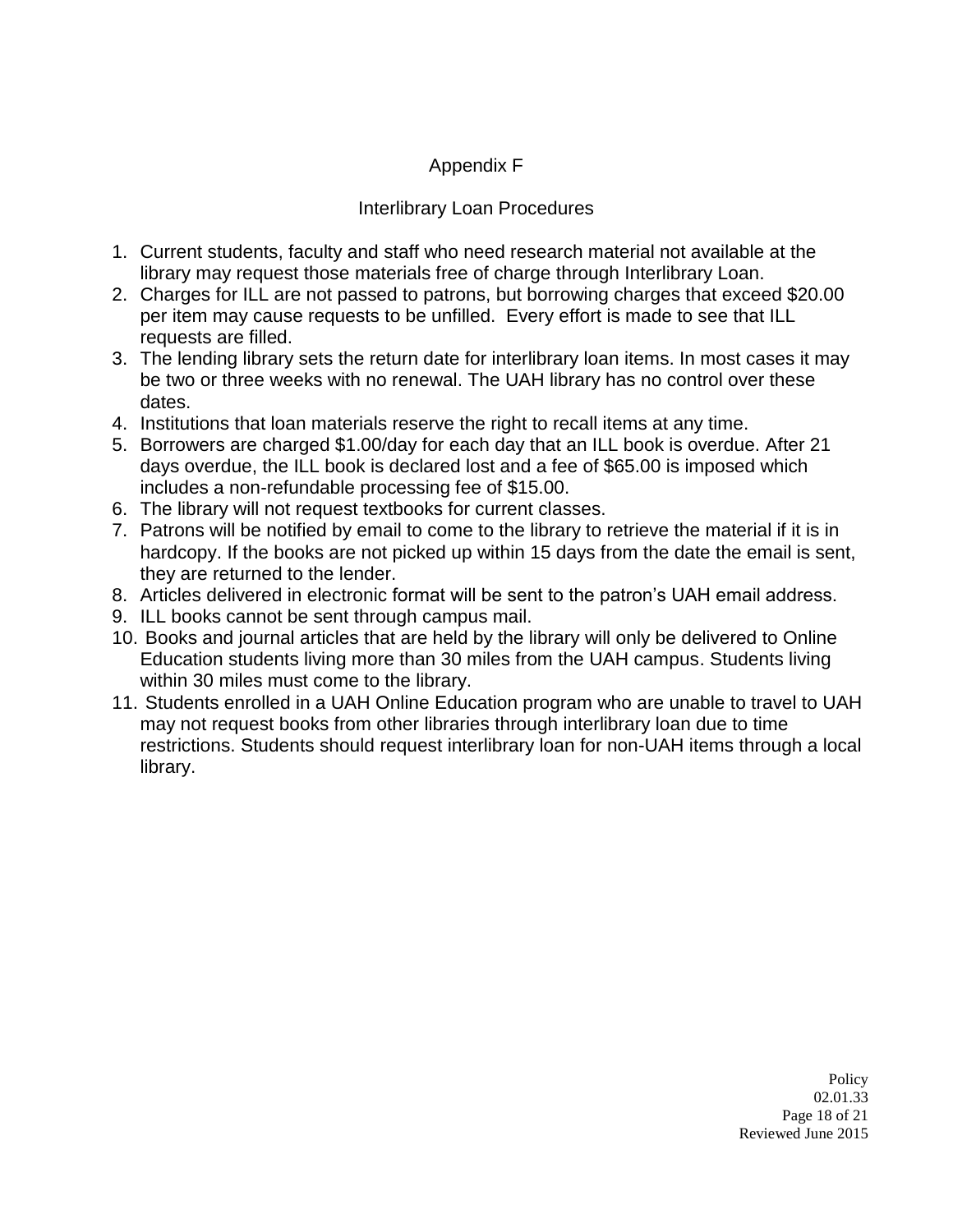## Appendix G

# Library Emergency and Building Closure Procedures

### 1. Emergencies

- a. Severe Weather Tornado Siren or UAlert
	- i. All library staff and users in the library at the time should go to the Lower Level (Archives) of the library. Do not use the elevators. There are two stairwells on the east and west sides of the Central Tower that can be used.
	- ii. Floor Captains are responsible for clearing floors.
	- iii. One staff member from User Services will remain in S1 for security purposes and coordinating movement of people to the Lower Level during regular hours and after hours.
	- iv. After hours, User Services is responsible for clearing all staff and patrons from all floors.
	- v. A key to the Special Collections area in the LL will be kept in the Reference desk key book to enable access to the phone to receive the "all clear" call from Campus Safety or the staff member at the User Services Desk.
- b. Fire Alarm
	- i. Follow UAH procedures outlined at http://www.uah.edu/emergency/procedures/fire <http://www.uah.edu/emergency/procedures/building-evac>
	- ii. Floor Captains are responsible for clearing floors.
	- iii. Assembly area for evacuation is the south end of the parking lot near Holmes Avenue.
- c. Other Campus Emergency
	- i. Follow campus emergency procedures at <http://www.uah.edu/emergency>
	- ii. Emergency Procedures Handbooks are to be posted on the wall in each public room and classroom and a copy should be in each office.

# 2. Building Closure

- a. Power Outage
	- i. A power outage may be localized in one portion of Salmon Library or it may affect the entire building, the campus, and the surrounding community. During a power outage, most mechanical systems in the building will stop functioning, including elevators, most lighting, and the HVAC system. Automatic emergency lights will provide lighting in limited areas. All library computers will stop functioning. Telephones should continue to work.
	- ii. During power failures, areas without sufficient natural light should be evacuated while emergency lights are on. Floor captains are responsible for clearing floors and directing people to emergency exits. Emergency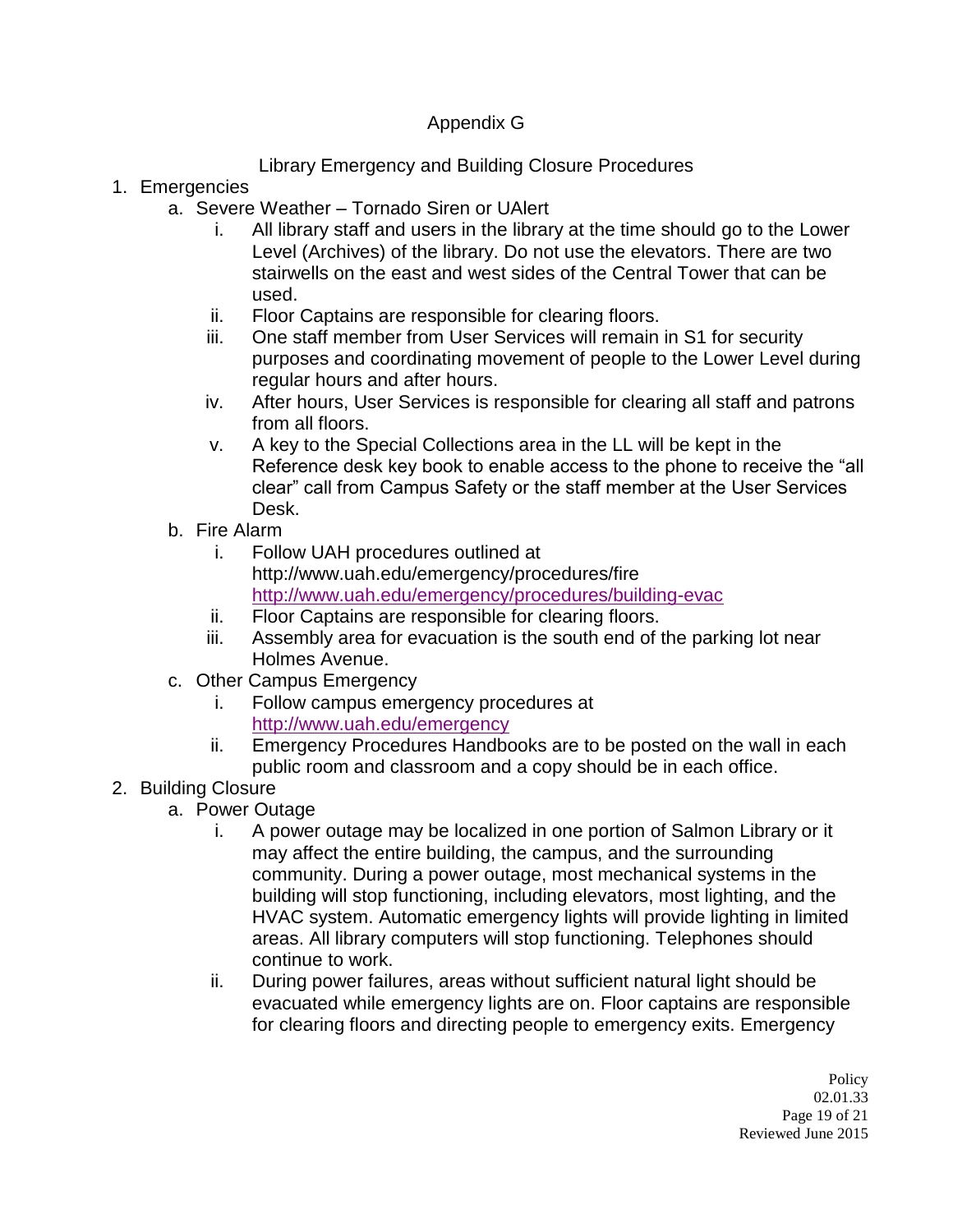lighting is temporary and is not intended to allow normal building operations to resume or continue.

- iii. No one should reenter the building until power is restored.
- iv. User Services staff will report the power outage:
	- 1. During regular business hours
		- a. Call Facilities x6490 or x6482
		- b. Ask for estimate of length/scope of outage
		- c. For outages longer than 30 minutes, the Head of User Services will consult with the Library Director on building closure
	- 2. After hours
		- a. Call campus police x6596 who will contact Facilities
		- b. Ask for estimate of length/scope of outage
		- c. For outages longer than 30 minutes, staff should contact the Head of User Services for a decision on building closure.
- b. Water Outage
	- i. Determine the scope of the outage by checking water availability in each building section (North, Central and South).
	- ii. Report the outage to Facilities (x6490 or 6482) during regular business hours, to Campus Police (x6596) after hours or on weekends.
	- iii. Work with Facilities to determine the expected length of the outage.
	- iv. During regular business hours, the Head of User Services will consult with the Director to determine the best course of action.
	- v. After hours and weekends, contact the Head of User Services to determine the best course of action.
	- vi. If it is decided to close the building, place signs on the entrance doors to indicate closure due to water outage and re-open time if known.
	- vii. After water is restored to the building, User Services staff will go through the building and run water fountains and flush all toilets.

Policy 02.01.33 Page 20 of 21 Reviewed June 2015